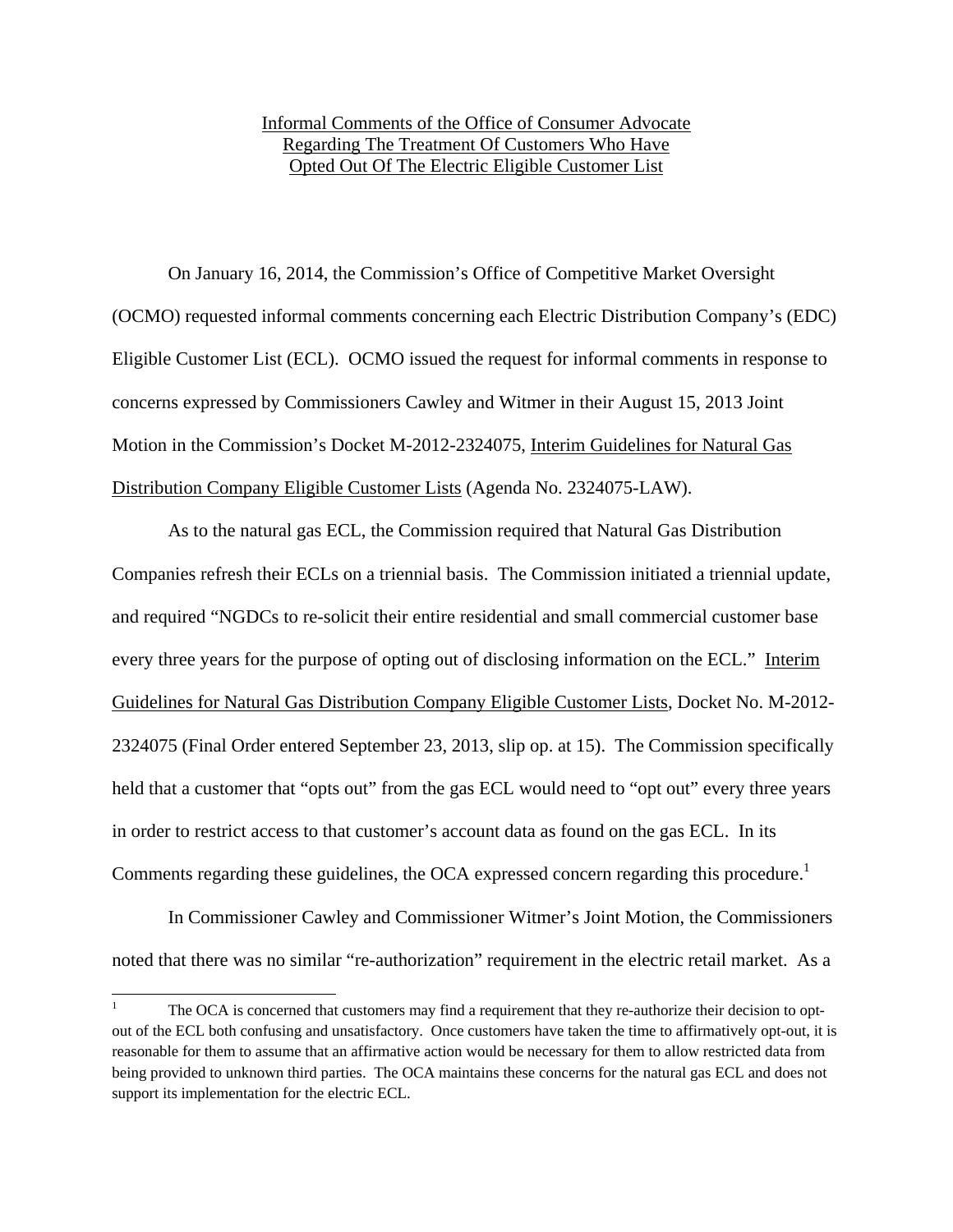result, the Commissioners referred the issue to OCMO to "explore the necessity of such a requirement for EDCs."

The OCA submits that a change to the current refresh policies for EDCs is unnecessary given the scope of the retail electric choice market and the many avenues being used to market EGS products to customers. The retail electric market is considerably more developed than the natural gas retail market. A residential customer that opts-out of the ECL will still be exposed to substantial advertising efforts for EGS services. Resources such as PaPowerswitch and the OCA Shopping Guide continue to gain traction among residential customers. Customers receive EGS marketing information from many forms of advertising, including direct mailings and telemarketing. Customers who "opt-out" of the electric ECL do not shut out the retail electric market – they merely restrict private account information they prefer to see restricted from being provided to marketers with which they have no relationship.

Unlike in the retail natural gas market, the Commission has recognized that marketing efforts for the retail electric market have been robust. The Commission has acknowledged that an over-saturation of marketing materials and educational efforts has at times resulted in substantial negative feedback from customers. In a Secretarial Letter issued May 21, 2012, the Commission cancelled a scheduled electric market mailing because of these concerns, stating:

> Despite the apparent effectiveness of the postcard in driving consumers to www.PAPowerSwitch.com and in raising awareness about shopping opportunities, the Commission proposes to delay the mailing of the tri-fold flyer and the EDC letter by approximately six months each. **The primary reason for proposing these delays is feedback the Commission has received from consumers about the high volume of mail they receive from a variety of sources related to electric shopping. We are concerned about overwhelming consumers and giving them a negative impression of electric choice – the exact opposite of what is intended.** Also, while the mailings are viewed as a cost-effective way of educating consumers, the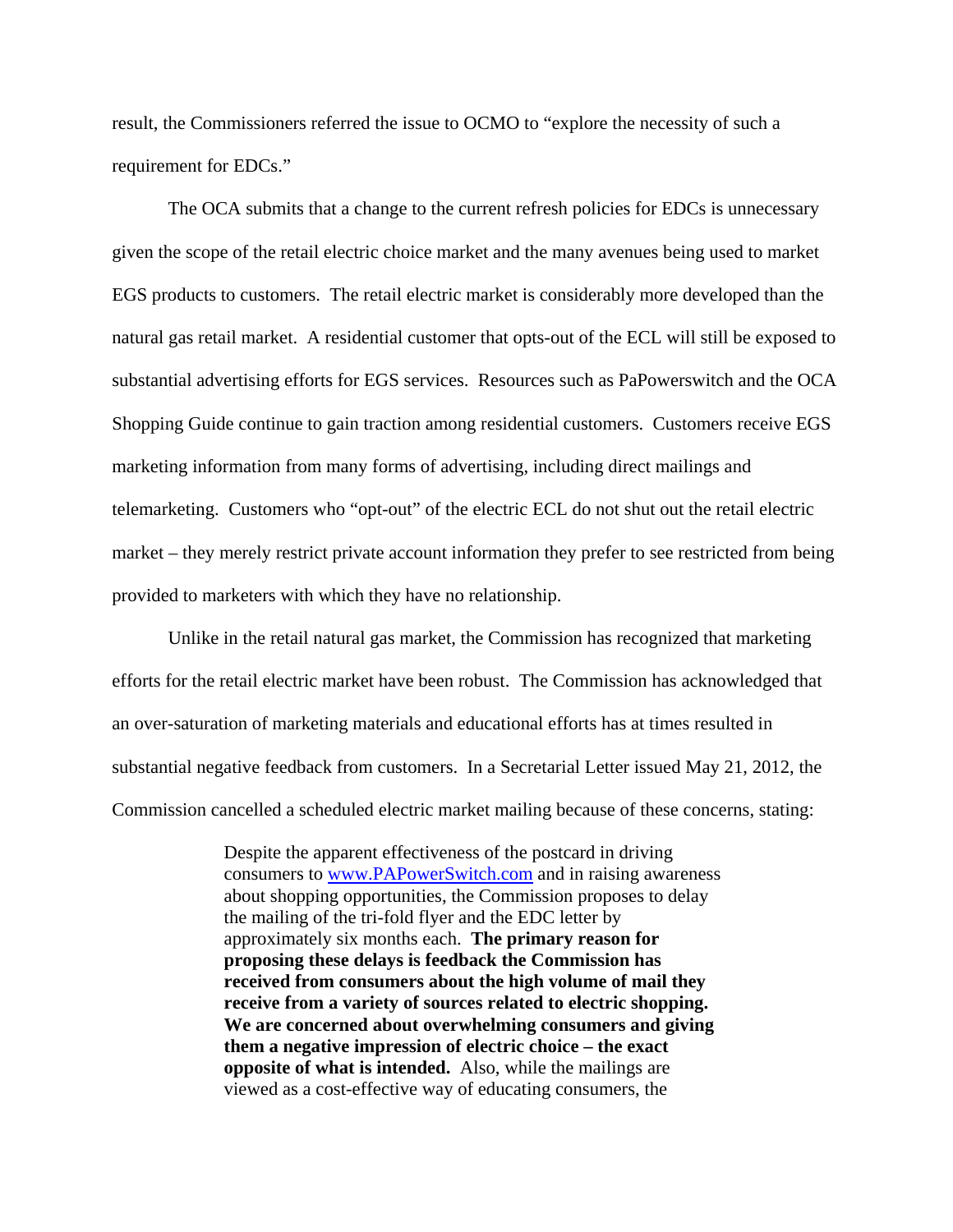Commission has a responsibility to ensure that ratepayer funds are used as effectively as possible.

Re: Investigation of Pennsylvania's Retail Electricity Market; Docket No. I-2011-2237952 (Secretarial Letter issued May 21, 2012) (emphasis added).

With this backdrop, the OCA submits that it would be particularly counterproductive to these efforts to require customers that have already opted-out of the electric ECL to respond to additional mailings that serve no purpose other than to maintaining the customer's "status quo." No other industry that the OCA is aware of addresses privacy in such a manner and this treatment will add to the "negative impression of electric choice" that has caused the Commission concern in the past.

Moreover, the OCA submits that customers may find this procedure confusing and unsatisfactory. Generally, such opt-out procedures used by other industries, such as credit card and banking institutions, maintain a customer's preferences unless and until the customer changes his or her preferences. Likewise, electric customers that choose to opt out of including their personal information on the electric ECL should have their preferences maintained unless and until they change them. The OCA submits that EDCs should provide periodic information to customers about the electric ECL, its benefits, and mechanisms to change preferences so that customers can change their preferences in order to have their information included on the electric ECL if they so choose rather than having to repeatedly opt-out.

 As stated throughout multiple rounds of Comments concerning ECLs, the OCA strongly supports every customer's right to withhold private personal data, including a customer's usage history, from third parties. The OCA has not objected to the use of an opt-out procedure for customers to restrict any or all of their information on the ECL. The OCA, however, submits that rather than continually requiring customers to opt out, EDCs should provide initial and